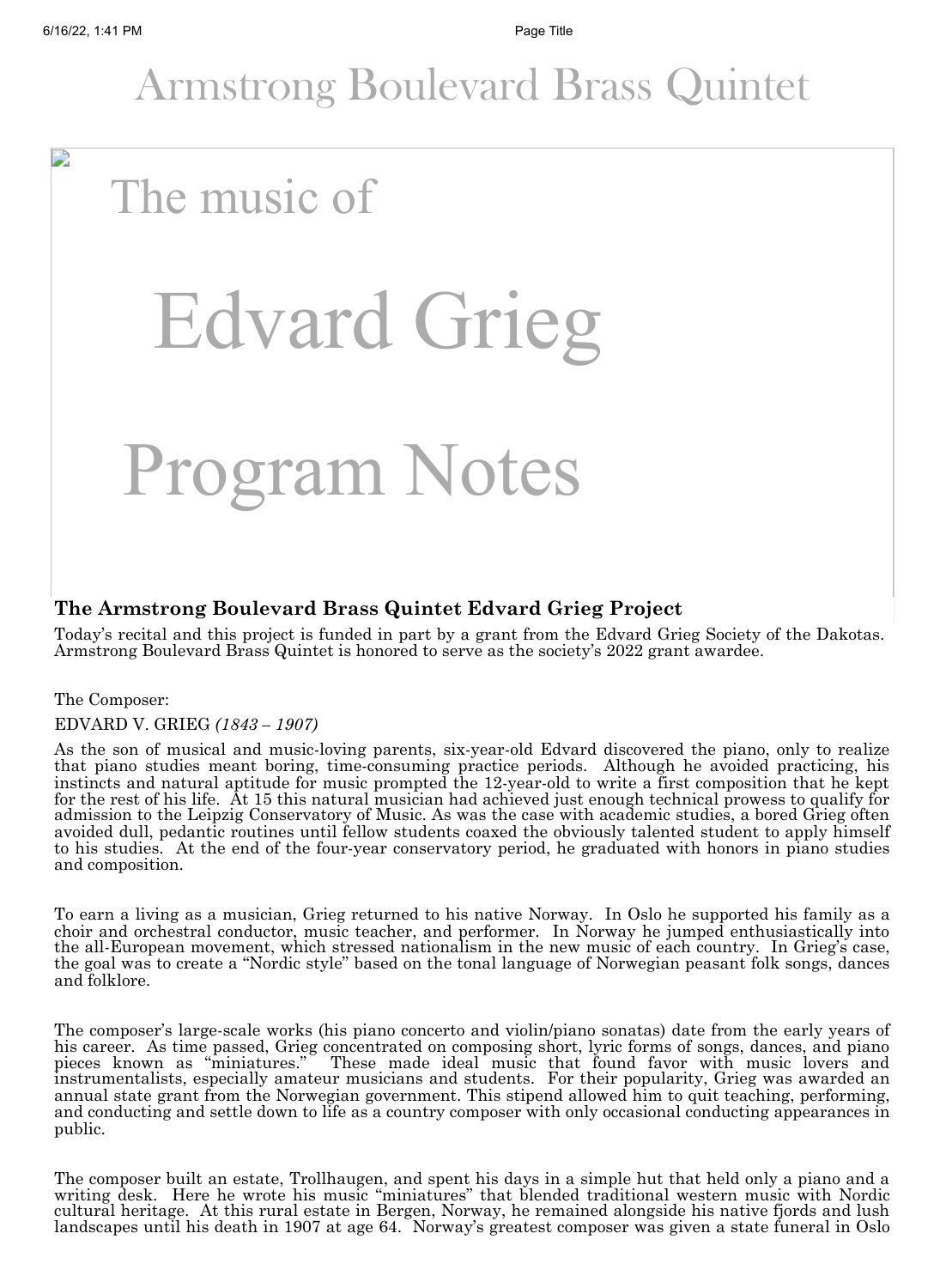and 400,000 people lined the streets from Oslo to Bergen where the composer's ashes were entombed in the side of a mountain viewed from his music workbench.

-by Steven Errante, Conductor of the Wilmington Symphony Orchestra

#### **Recital Program: From Holberg's Time [Holberg Suite] (Fra Holberge tid [Holberg-suiten]) Suite in Olden Style. Piano, (1884) Op. 40.**

*Arranged for Brass Quintet by Leandro Cardoso*

The Holberg Suite was commissioned for the celebration of the bicentennial of the birth of the "Moliere of the North," Norwegian writer Ludvig Baron Holberg (1684-1754). Since Holberg was a contemporary of Bach and Handel, Grieg chose to compose his tribute in the form of a French Baroque period suite. He cast six movements in the musical forms of the l8th century, and filled them with the spirit of his own time and style. A lively, optimistic Praeludium (in miniature sonata-form) is followed by a series of dances. The Sarabande, originally from the Americas, contrasts nicely with its peaceful, meditative mood. It is followed by a quiet, perky, aristocratic dance as befits a Gavotte. A calm, sublime, solemn Air with solo strings comprises the fourth movement, and a lively folk song tribute to violins, a Rigaudon, makes up the last movement of the 30 minute suite. Grieg called this work "my powdered-wig piece"; it is one of strength, gentility, playfulness, and meditation. The suite remains a most frequently performed work for string orchestras.

-by Steven Errante, Conductor of the Wilmington Symphony Orchestra

#### **Funeral March for Rikard Nordraak (Sørgemarsj over Rikard Nordraak) Piano, (1866).**

*Also arr. for large wind ensemble with percussion, (1867) EG 107. Arr. for Brass Quintet by Robert Sandals*

Edvard Grieg met Richard Nordraak, a fellow Norwegian, in 1863. Together they championed nationalism in their musical activities, a cause that had lain dormant in Grieg's thoughts up until this time. Nordraak already had the Norwegian National Anthem to his credit, composed four years earlier when he was seventeen. From the time of their meeting the two young composers worked closely together until Nordraak's health began to fail three years later. In October of 1865, Nordraak suffered a "violent attack of inflammation of the lungs that developed into galloping consumption". Because Grieg was on his way to Rome, Nordraak did not have the solace of his friend's company during the lonely months of his illness. He died on March 26, 1866, in Berlin. Grieg, then in Rome, was ignorant of his death. The very day he heard of it, April 6, 1866, he wrote The Funeral March in A minor for Richard Nordraak for piano, as a monument to the memory of his dear friend.

One year later, Grieg arranged the work for military band, transposing it to g minor. He included the piece in a Philharmonic Society concert in Christiania (Oslo) later that year. In 1878, Grieg made yet another version of the work, this time for brass choir. The existence of this third score went unnoticed until Geoffrey Emerson obtained a microfilm of it from Oslo University. -Program note from the conductor's score

#### **The Edvard Grieg Suite for Brass**

*Arr. by Alan Civil for the Philip Jones Brass Ensemble*

Sarabande, Opus 40, mvmnt. 2

Bridal Song (Brurelåt), Opus 17, no. 24

Lullaby, (Gjendines bådnlåt), Opus 66, no. 19

Ballade, ((Det var i min ungdom), Opus 65, no. 5

Wedding Song at Troldhaugen (Bryllupsdag på Troldhaugen), Opus 65, no. 6

#### **Hail Star of the Sea (Ave maris stella). Voice/piano (1893), EG 150.**

*Arranged for brass quintet by Robert Rainford*

Grieg composed his Ave Maris Stella or Hail Star of the Sea for mixed choir in 1898. It is based on an 8th century plainsong Vespers hymn to the Virgin Mary. The title Star of the Sea is one of the oldest and most widespread for Mary and this prayer is regularly used to bless travelers. Grieg's talent for lyricism is well displayed in this beloved choral piece. -David J. Stordalen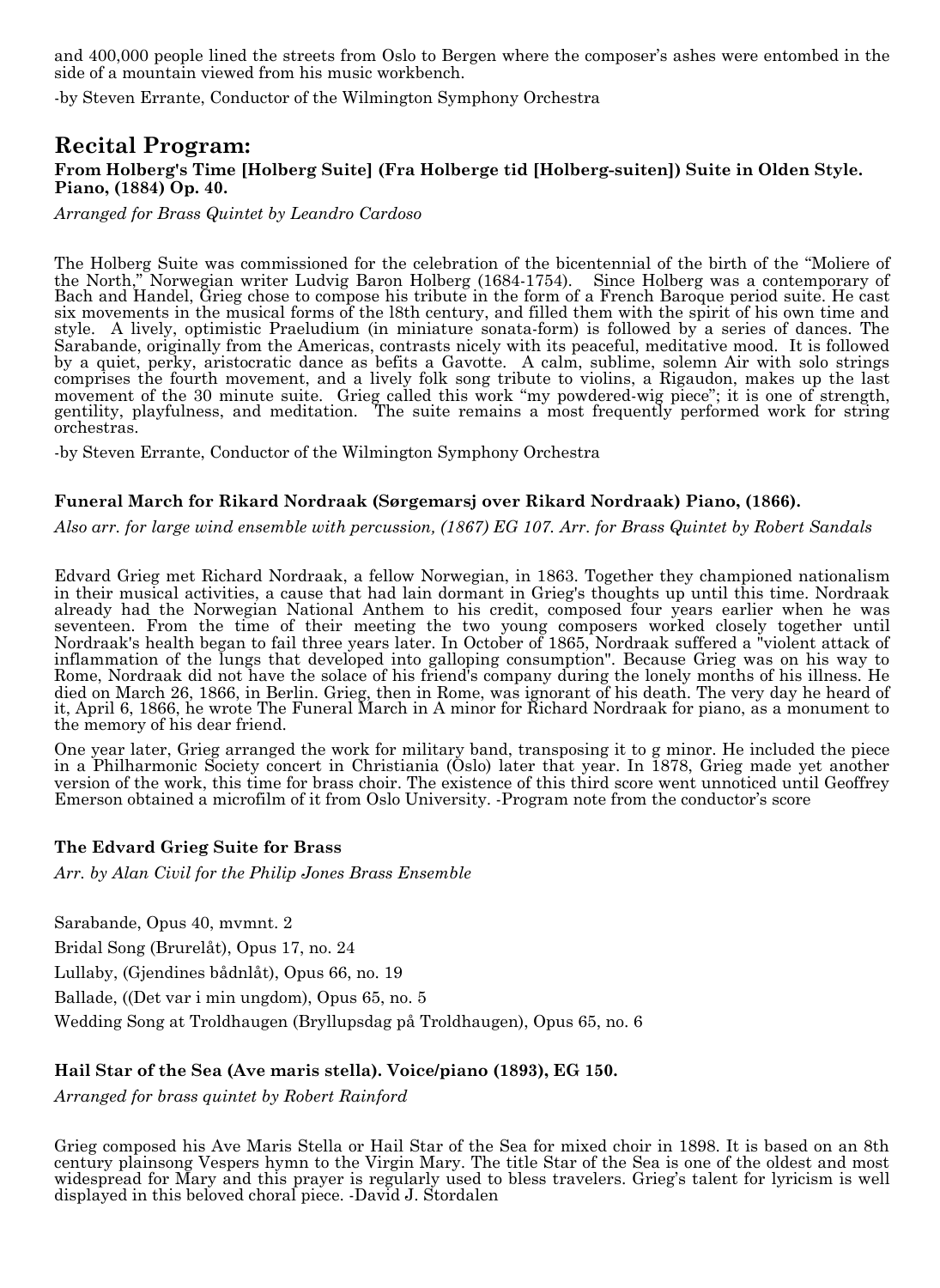#### **Solveig's Song from Peer Gynt Incidental music to H. Ibsen's play (1876). Opus 23, Act IV, #19.**

*Arranged by Tierelles*

Solveig sings her Song as she patiently waits for the errant and absent Peer to return from his adventuring. She sings:

> The winter may pass and the spring disappear, the summer too will vanish and then the year. But this I know for certain: thou'lt come back again; And e'en as I promised, thou'lt find me waiting then. God help thee, when wand'ring thy way all alone, God grant thee his strength as thou kneel'st at his throne. If thou now art waiting in heav'n for me, O there we'll meet again love and never parted be! *English Translation © E. M. Smyth*

#### **Homage March (Hyldningsmarsj) from Sigurd Jorsalflar Orchestral Suite (1892), Opus 56, mvmnt. 3.**

*Arr. by Gordon Mathie*

The Hyldningsmarsch or Homage March was the fifth of nine movements written for the 1872 Bjornsterne Bjornson play Sigurd Jorsalflar. Twenty years later, Grieg revised and combined three of the incidental pieces from the play into an orchestral suite which enjoyed an October premiere in Oslo. Therefore, Homage March has been, and still is, most often heard as the third movement of the younger work: Sigurd Jorsalflar Orchestral Suite, Opus 56.

#### **The Arrangers:**

#### **Leandro Cardoso**

Leandro Cardoso is a Brazilian conductor currently based in Lawrence, where he is pursuing his master's degree in orchestral conducting at the University of Kansas under the tutelage of Dr. Carolyn Watson. He is the Co-Director of the Kansas University Orchestra and also serves as the assistant conductor at the University of Kansas Symphony Orchestra. In the United States, he has also served as a cover conductor at the Philharmonia of Greater Kansas City.

He is the Athos Chamber Orchestra's founder and principal conductor, a group dedicated to premiering contemporary works by Brazilian composers. The group held its first concert in April 2018 - Containers: Multidimensional Paths, with an acclaimed reception at the Palace of Arts in Belo Horizonte. Leandro also develops a solid work as an arranger, writing for everything from chamber groups to the symphony orchestra.

Leandro previously studied with renowned Brazilian conductor Marcos Arakaki and with professors Lincoln Andrade, Arnon Oliveira, and Iara Fricke Matte in the Orchestral Conducting Course at the Federal University of Minas Gerais (UFMG). He always sought to improve. He took workshops and masterclasses in orchestral direction with internationally acclaimed conductors, such as Cristian Măcelaru, Miguel Harth-Bedoya, Sarah Ioannides, and Kenneth Kiesler.

#### **Richard Sandals**

Since 2001, he has played alongside Ray as principal trumpet of the National Ballet Orchestra. He is also coprincipal cornet of the Hannaford Street Silver Band, and has been a frequent soloist with the band. Richard has performed extensively in and around Toronto with ensembles including the Canadian Opera Orchestra, the Hamilton Philharmonic Orchestra, the Kitchener-Waterloo Symphony Orchestra, and the Esprit Orchestra.

Born and raised in Guelph, Ontario, Richard holds degrees from the University of Western Ontario and Indiana University.

#### **Alan Civil** *(1929-1989)*

Alan Civil was larger than life, both as a horn player and as a personality. He was known for spectacular playing ("beautifully focused"), huge horn choir arrangements, and quick wit and bonhomie. He wasn't afraid to express his less-than-respectful opinions of conductors. He was perhaps most famous for his high obbligato solo on the Beatles song "For No One."

Alan was born in 1929 in Northampton, England to a family of brass instrument players. He started playing horn at age nine; on leaving school during wartime, he joined the Royal Artillery Band. During this time,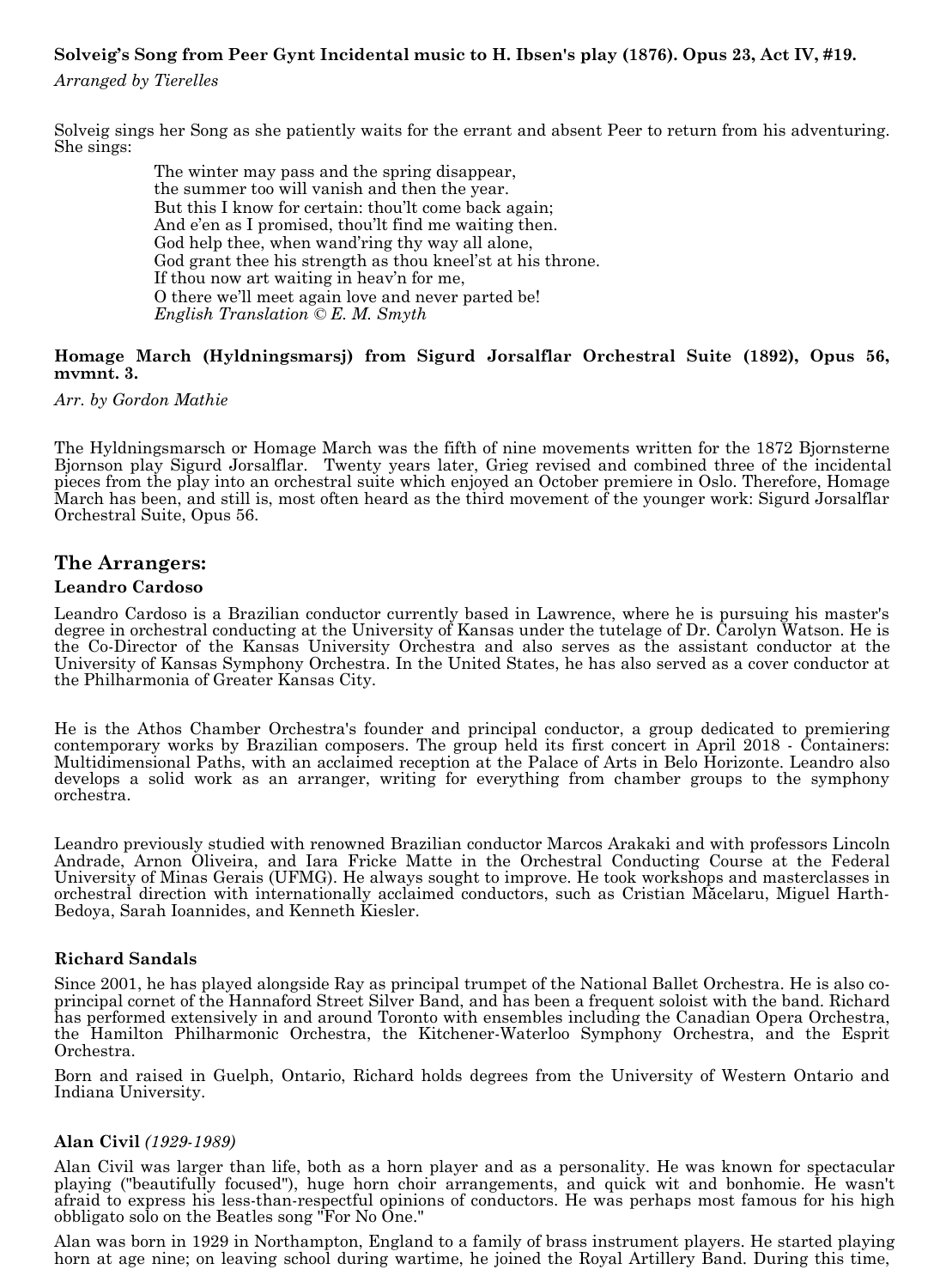showing the kind of initiative that characterized his career, he persuaded Aubrey Brain to give him lessons, which required a 120-mile round-trip journey. Later he traveled to Hamburg, Germany to study with Willy von Stemm.

After his military service, in 1953 Alan joined Dennis Brain in the Royal Philharmonic as second horn and took over as principal when Dennis moved to the Philharmonia. In 1955, Alan joined the Philharmonia on tour and then stayed on as co-principal to Dennis. When Dennis died in 1957, Alan took over as principal. In 1964, he was the first non-German to be approached by the Berlin Philharmonic, but he decided to stay with the Philharmonia, which was reorganizing as a self-governing entity. In 1966, he left to join the BBC Symphony Orchestra, where he stayed until retirement in 1988. During this time, he also became a professor at the Royal College of Music, played with several chamber ensembles (including the Alan Civil Trio), and toured as a soloist.

He played an Alexander double horn for orchestral work, an Alexander single B-flat horn for solos, and had a collection of natural horns for early music (a special interest).

Alan's compositions include a symphony for brass and percussion, a wind quintet and octet, a horn trio, a suite for two horns, and innumerable arrangements and transcriptions for horn ensembles (some now lost). Many horn players have thrilled to his transcription of Beethoven's Egmont Overture at horn workshops.

Alan recorded most of the major horn works, including three recordings of the Mozart concertos: Otto Klemperer and the Philharmonia Orchestra, Rudolf Kempe and Royal Philharmonic Orchestra, and Neville Marriner and the Academy of St. Martin-in-the-Fields. The last recording, with a lighter orchestra and brighter tempos, shows off a variety of tone, attacks, and phrasing and Alan's own cadenzas. His recording of the Britten Serenade with tenor Robert Tear and the Northern Sinfonia is particularly well-regarded.

Known for his quick wit, Civil once metaphorically quipped that you "really have to be sitting on the edge of your seat for pretty well all your life, otherwise you won't be able to play the horn." He had many stories to tell, and was the subject of many more. He enjoyed good food and wine and pubs, radio dance bands and comedy shows. He often tried to dissuade students from making a career of the horn, telling them about the nitty-gritty of the profession.

Alan was a frequent artist at horn workshops. He served on the IHS Advisory Council (1974-81) and as first president of the British Horn Society from 1979. He was awarded an OBE in 1985 and elected an IHS Honorary Member in 1989.

-International Horn Society

#### **Robert Rainford**

Robert Rainford studied music at Durham University before embarking on a career as a freelance musician and music teacher in the North West of England. Playing and teaching wind instruments, as well as piano and double bass, has given him an invaluable insight into the technical issues of the different wind instruments.A member of the National Flute Orchestra, Preston Flute Group and Casual Sax Quartet, Robert is an active musician, and his arrangements have been played worldwide by a variety of different ensembles.Rapidly gaining a reputation for his low flute playing, the picture shows Rob with his Subcontrabass flute

-Stretta Music

#### **In Memoriam: Gordon Mathie** *(1924–2019)*

The International Trumpet Guild has learned of the passing of Gordon Mathie, Professor Emeritus at the Crane School of Music at the State University of New York College at Potsdam. Gordon was very active in the International Trumpet Guild, where he served as its first Treasurer, then Vice President and member of the Board of Directors.

Mathie was born in Toronto, Ontario, in 1924 and moved to Detroit, Michian when he was five years old. He attended the University of Michigan for a year, playing solo cornet in the band (and studying that instrument) with William Ravelli. He joined the Navy in 1943 and played with various Navy bands until 1946. After his service he enrolled at Wayne State University where he studied music education, trumpet with Leonard B. Smith, and student teaching at Cass Technical high school under Harry Begian. While at Wayne State he met Clara, who was playing horn in the marching band, and they married in 1949.

In 1951, Mathie became the Third/Assistant Principal trumpet position in the Detroit Symphony and spent his summers as solo cornet in the Leonard Smith Concert Band. He continued performing in Detroit as a member of the orchestra, and maintained a significant role as a freelancer, until taking a public school band position in Oxford, MI; he remained there until 1959. At that time he joined the trumpet faculty at the National Music Camp, Interlochen, where he returned every summer until 1966.

In 1959 he and his family moved from Michigan to Potsdam, NY after being offered a position at the Crane School of Music by Dean Helen Hosmer. Although he began by teaching euphonium, tuba, instrumental music and conducting one of the college's bands, his work duties soon became studio trumpet and music